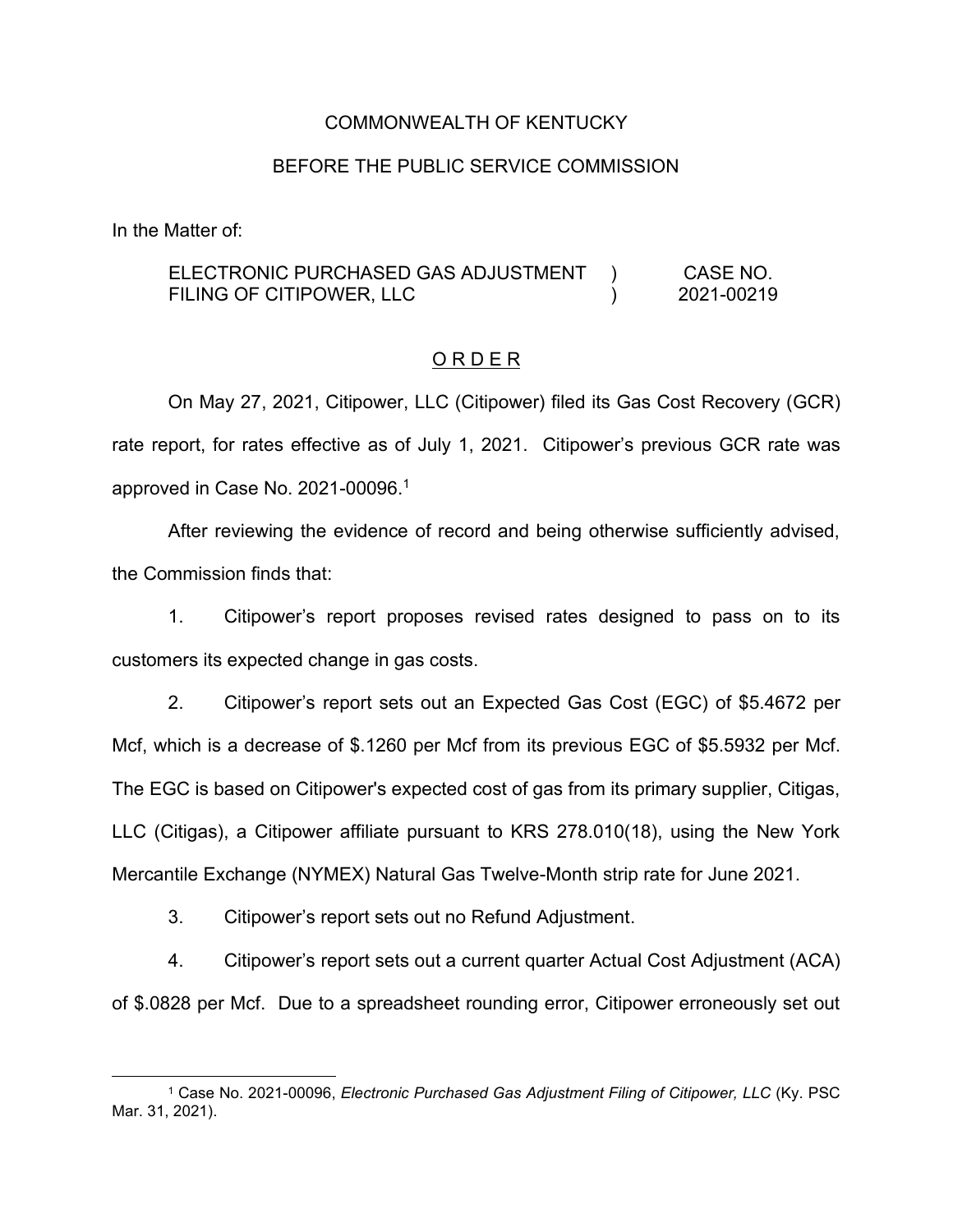an incorrect total ACA amount of \$.1870 per Mcf. Citipower's corrected total ACA is \$.1869 per Mcf, which is a decrease of \$.1033 per Mcf from its previous total ACA of \$.2902 per Mcf.

5. Citipower's report sets out a current quarter Balance Adjustment (BA) of (\$.0117) per Mcf. Citipower's total BA is (\$.0004) per Mcf, which is a decrease of \$.0045 per Mcf from its previous total BA of \$.0041 per Mcf.

6. Citipower's corrected GCR rate is \$5.6537 per Mcf, which is a decrease of \$.2338 per Mcf from the previous GCR rate of \$5.8875 per Mcf.

7. The rates set forth in the Appendix to this Order are fair, just and reasonable and should be approved for service rendered by Citipower on and after July 1, 2021.

8. Should Citipower purchase sustainable natural gas from a renewable source during the reporting period of any future GCR reports, then the supplier, cost, and amount must be documented in its cover letter to the Commission.

IT IS THEREFORE ORDERED that:

1. The rates proposed by Citipower are denied.

2. The rates set forth in the Appendix to this Order are approved for service rendered on and after July 1, 2021.

3. Within 20 days of the date of entry of this Order, Citipower shall file with this Commission, using the Commission's electronic Tariff Filing System, revised tariff sheets setting out the rates approved herein and reflecting that they were approved pursuant to this Order.

4. This case is hereby closed and removed from the Commission's docket.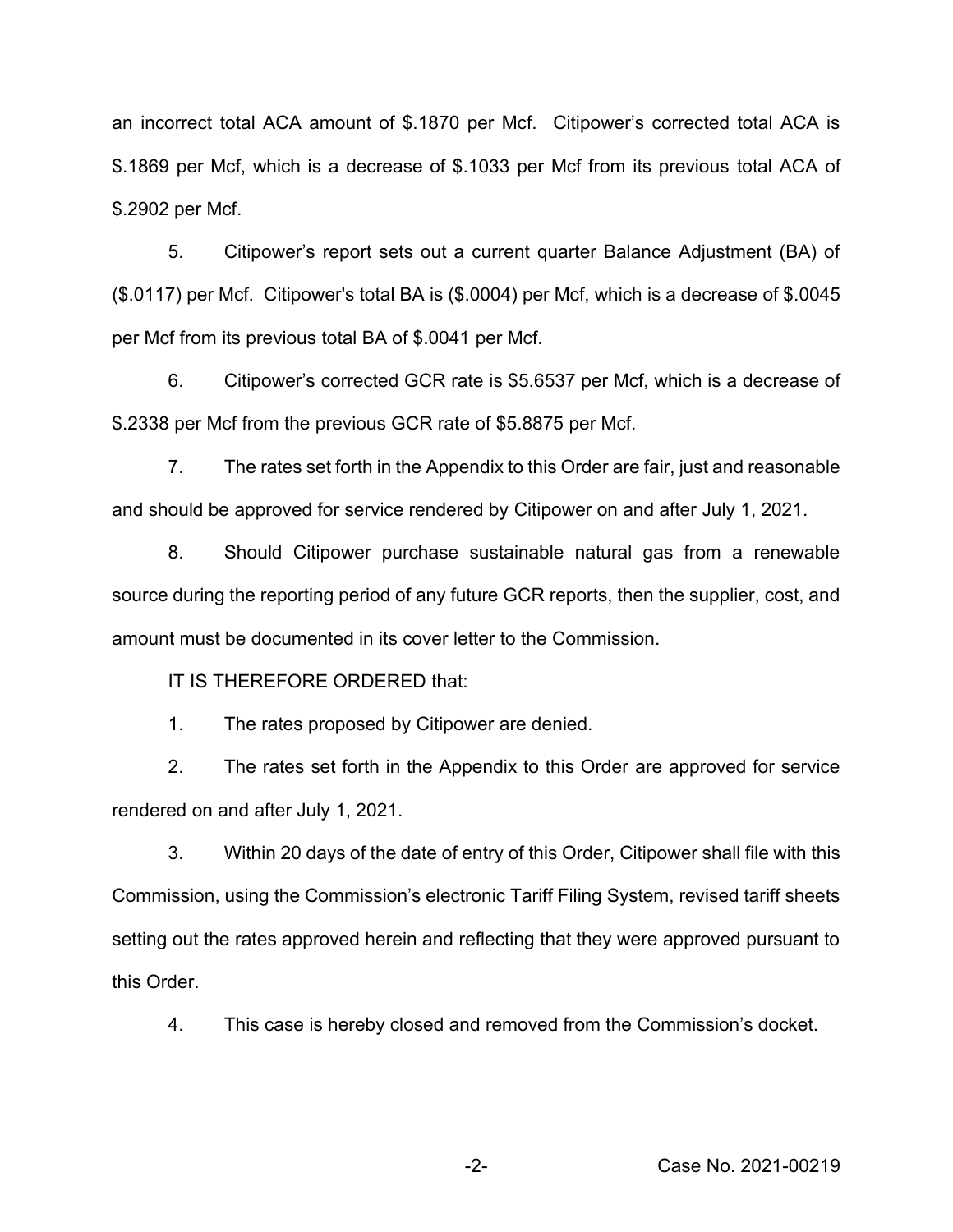By the Commission



ATTEST:

)<br>de C. Bridwell

Executive Director

Case No. 2021-00219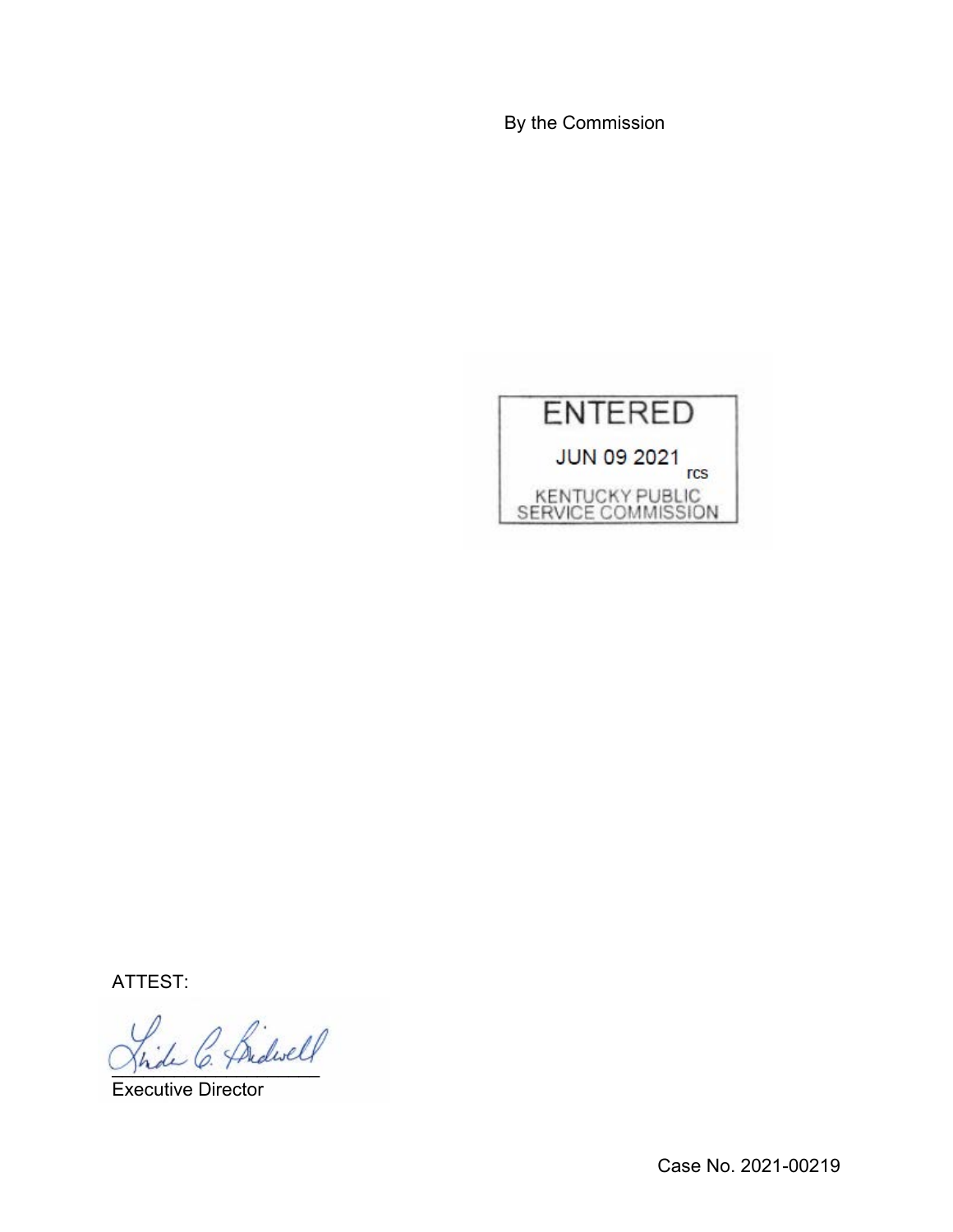# APPENDIX

# APPENDIX TO AN ORDER OF THE KENTUCKY PUBLIC SERVICE COMMISSION IN CASE NO. 2021-00219 DATED JUN 09 2021

The following rates and charges are prescribed for the customers served by Citipower, LLC. All other rates and charges not specifically mentioned herein shall remain the same as those in effect under the authority of the Commission prior to the effective date of this Order.

## **RESIDENTIAL**

| All Mcf                          | <b>Base Rate</b><br>\$12.3897 | <b>Gas Cost</b><br>Recovery<br>Rate<br>\$5.6537 | Total<br>\$18.0434 |
|----------------------------------|-------------------------------|-------------------------------------------------|--------------------|
| <b>COMMERCIAL AND INDUSTRIAL</b> |                               | <b>Gas Cost</b>                                 |                    |
| All Mcf                          | <b>Base Rate</b><br>\$12.4688 | Recovery<br>Rate<br>\$5.6537                    | Total<br>\$18.1225 |
| <b>INSTITUTIONAL</b>             |                               | <b>Gas Cost</b>                                 |                    |
| All Mcf                          | <b>Base Rate</b><br>\$13.2893 | Recovery<br>Rate<br>\$5.6537                    | Total<br>\$18.9430 |